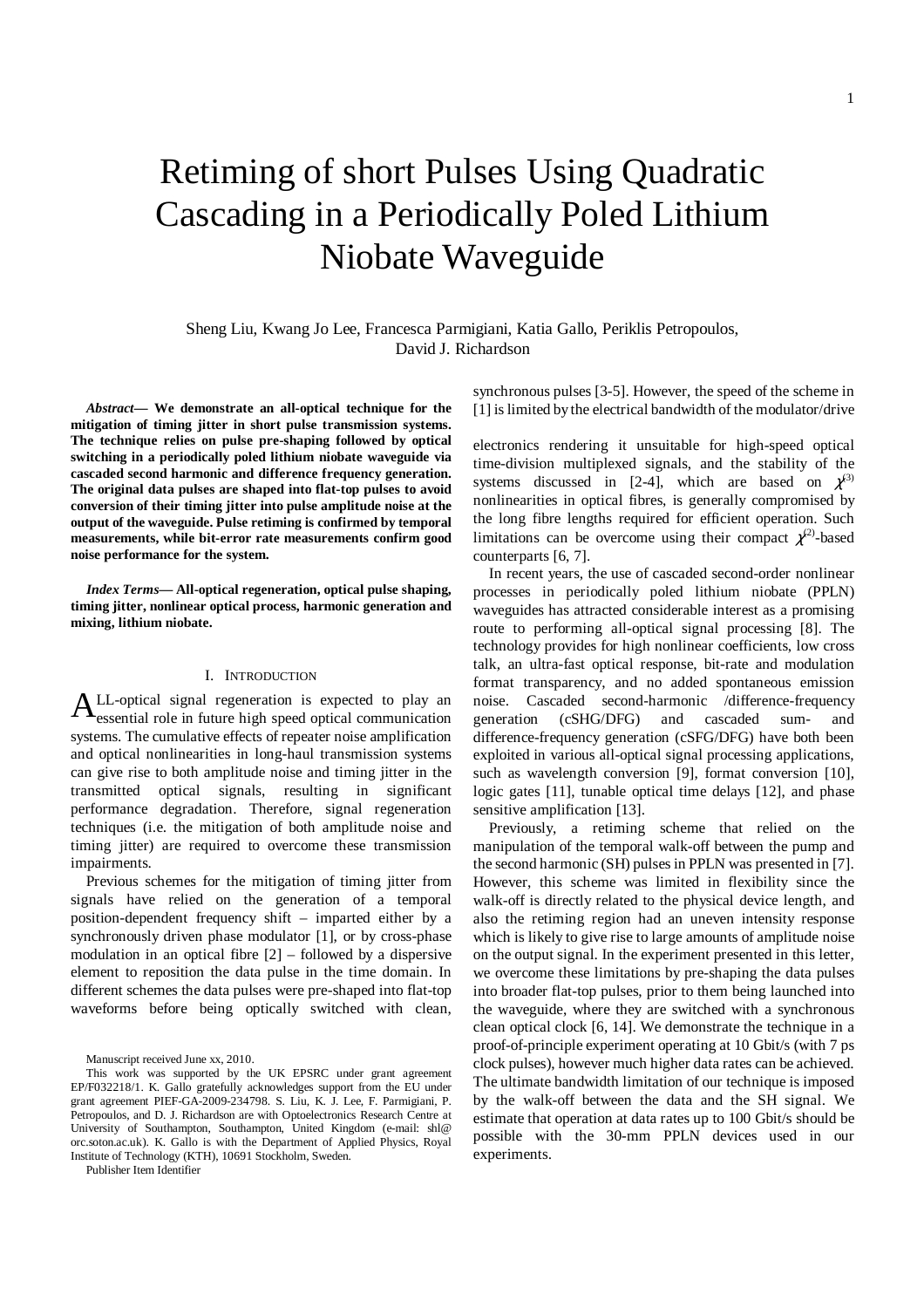



Fig. 1. (a) Illustration of the all-optical pulse retiming scheme based on both pulse pre-shaping and cSHG/DFG in a PPLN waveguide. Propagation of (b) input rectangular, (c) SH, (d) clean clock, and (e) output pulses along the length of the PPLN waveguide.

### II. OPERATION PRINCIPLE

The basic idea of our retiming scheme is illustrated in Fig. 1(a). The input data pulses with large timing jitter are first pre-shaped into flat-top pulses, which in turn generate flat-top SH pulses by SHG in a PPLN waveguide. The SH pulses are then gated by the locally generated clock pulse train, which is synchronously launched into the PPLN device and temporally aligned to the nominal centre of the data pulses, to generate an output signal with suppressed timing jitter at a different wavelength. Note that clock recovery is normally required to synchronize the clock pulses to the incoming data stream.

Plots (b-e) in Fig. 1 show simulations of the propagation of initial flat-top, SH, clock, and output pulses along the length of a 30-mm-long PPLN waveguide. The simulations used the coupled mode equations describing cSHG/DFG as reported in [10], with the same parameters as in the experiment described in the following section. As can be seen in Fig. 1(b) and (c), the initial flat-top pulse also generates a SH pulse with a flat-top shape and without any significant waveform distortion originating from walk-off effects in the device. The small dip on the flat-top region in the SH pulse is caused by the DFG interaction between the SH pulse and the clock pulse, and its position corresponds to the region of temporal overlap between them. The output pulse has a Gaussian profile, similar to the clock pulse, and its peak power grows gradually along the waveguide as shown in Fig. 1 (e).

#### III. EXPERIMENT AND DISCUSSION

Fig. 2 illustrates the experimental setup used to realise our all-optical pulse retiming system. A 30-mm-long fibre pigtailed PPLN waveguide (HC Photonics Corp., a z-cut proton-exchange PPLN waveguide) was used for the cSHG/ DFG process. Its SHG phase matching wavelength was 1546 nm at 50°C, its insertion loss was 3.5 dB and its normalised (internal) conversion efficiency was  $75\% \text{ W}^{-1} \text{cm}^{-2}$ . An erbium glass oscillator was used as the pulse source for the data signal which comprised 10 GHz, 7-ps pulses at 1546 nm. The data pulses were amplitude modulated by a  $2^{31}$  – 1 pseudorandom bit sequence (PRBS) using a lithium niobate modulator, then amplified and launched into an optical processor (Finisar WaveShaper 4000E) - a device that allows individual control over the intensity and phase of spectral components with a resolution of 4 GHz, - to form 50-ps-long (FWHM) rectangular pulses using Fourier shaping (Fig. 2(a) – details of the shaping technique can be found e.g. in [3]). The pulses had sharp trailing and leading edges and a good flat-top section. The clean clock pulses at a wavelength of 1550 nm were generated by a 10-GHz, 7-ps gain-switched laser (GSL) [see Fig. 2(b)], and amplified before being combined with the flat-top pulses using a 3-dB coupler and launched into the PPLN waveguide. A variable delay line was used to control the relative position between the shaped data and the clean clock pulse trains and to simulate the effects of timing jitter. Polarization controllers were used to align all the optical waves to the optical axis of the PPLN waveguide. The average optical powers of both the data signal and the clock at the PPLN input were 18 dBm, and the optical signal to noise ratio (OSNR) of the data signal was 33dB. The (noisy) input reshaped pulses at 1546 nm were up-converted to 773 nm by the SHG process in the PPLN waveguide. The SH data stream, which would still have retained any timing jitter present on the data, was then gated by the input clock via DFG to mitigate the jitter and produce a clean replica of the original data at 1542 nm. Figure 2(c) shows the spectrum at the output of the PPLN waveguide, showing that the output signal had an OSNR of more than 22 dB. A tunable filter (Alnair Labs.) with a flat-top passband of 2 nm was used after the PPLN device to extract the retimed signal at 1542 nm and the corresponding measured eye-diagrams are shown in Fig. 2(d). **EXERCTS** THE TRIP IS A REPORT OF THE TRIP IS A REPORT OF THE TRIP IS A REPORT OF THE TRIP IS A REPORT OF THE TRIP IS A REPORT OF THE TRIP IS A REPORT OF THE TRIP IS A REPORT OF THE TRIP IS A REPORT OF THE TRIP IS A REPO

To assess the retiming performance of the system we varied systematically the relative delay between the clock and data signals and measured the output (Fig.3). In the figure, the temporal displacement  $\Delta \tau = 0$  corresponds to the clock pulse aligned to the nominal centre of the flat-top pulse. The



Fig. 2. Schematic of the experimental setup and experimental traces recorded on several points in the system: ERGO: erbium glass oscillator laser, GSL: gain switched laser, MOD: modulator, EDFA: erbium-doped fibre amplifier, PC: polarization controller, DCA: digital communication analyzer, OSO: optical sampling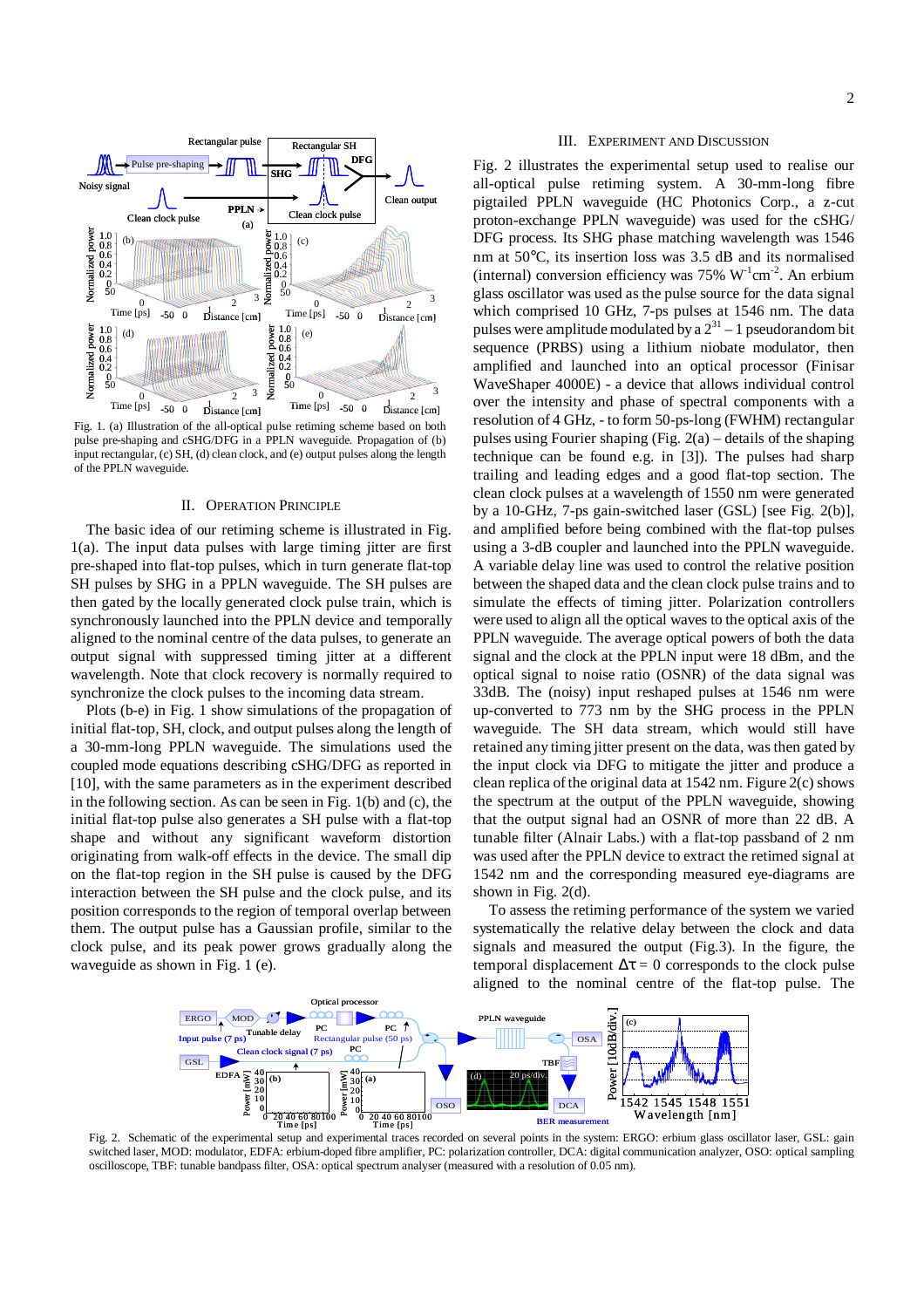

function of the input time delay  $(a)$  with and (b) without pre-shaping.

temporal position of the output pulse did not change with the temporal offset between input and clock pulses, which means that any timing jitter on the input data pulses would not be transferred to the converted pulses. As long as the clock pulses overlapped with the flat-top regions of the SH pulses (50 ps), the peak powers of the output pulses remained constant as shown in Fig. 3. However, when the clock pulses moved away from the flat-top regions of the shaped pulses, the output peak powers dramatically decreased. This result indicates that the maximum tolerable input timing jitter is determined by the duration of the flat-top pulses.

The measured peak power and temporal position of the output pulses are plotted in Fig. 4 as a function of the temporal offset between the pulse streams. The zero on the horizontal axis was chosen to coincide with the point providing the most efficient conversion (or the maximum peak power). Fig. 4(a) corresponds to the case in which the input data pulses have been pre-shaped into flat-top pulses, and shows clearly the retiming performance of the device. In contrast, Fig. 4(b) corresponds to the case when no pulse shaping was applied to the input signal. This latter case shows very limited retiming capability because the pulse width of the unshaped SH pulses is comparable to that of the clock pulses [6].



Fig. 5. BER curves for the back-to-back signal and the output signals with various time delays.

We finally performed bit-error rate (BER) measurements at 10 Gbit/s (using an electrically amplified receiver) to ensure that the retiming system did not introduce any amplitude noise on the input pulses (Fig. 5). Retiming of the output signal was

# IV. CONCLUSION

We have demonstrated an all-optical signal retiming system based on pulse shaping and cSHG/DFG-based switching in a fully fiberised 30-mm-long PPLN waveguide. In our current retiming scheme, the data signal has to be at the SHG phase matching wavelength of the PPLN device. This requirement could be overcome by employing the cSFG/DFG process instead, in which the data signal would act as one of the pumps for the SFG process. Our results have shown the benefits of pre-shaping the data pulses into a flat-top waveform, as opposed to feeding them directly into the PPLN waveguide. Error-free operation at 10 Gbit/s was obtained for various delays with a power penalty below 0.6 dB. We believe that the technique could be extended directly to repetition rates of ~100 Gbit/s for a 30-mm-long device, however even higher repetition rates could be achieved in a shorter device.

#### **REFERENCES**

- [1] L. A. Jiang, M. E. Grein, H. A. Haus, and E. P. Ippen, "Timing jitter eater for optical pulse trains," *Opt. Lett*. vol. 28, pp. 78-80, 2003.
- [2] F. Parmigiani, P. Petropoulos, M. Ibsen, D. J. Richardson, "Pulse retiming based on XPM using parabolic pulses formed in a fiber Bragg grating", *IEEE Photon. Technol. Let.* vol.18, pp.829-831, 2006.
- [3] F. Parmigiani, P. Petropoulos, M. Ibsen, and D. J. Richardson, "All-optical pulse reshaping and retiming systems incorporating pulse shaping fibre Bragg grating," *J. Lightwave Technol*. vol. 24, pp. 357-364, 2006.
- [4] F. Parmigiani, L. K. Oxenløwe, M. Galili, M. Ibsen, D. Zibar, P. Petropoulos, D. J. Richardson, A. T. Clausen, and P. Jeppesen, "All-optical 160-Gbit/s retiming system using fibre grating based pulse shaping technology," *J. Lightwave Technol*. vol. 27, pp. 1135-1140, 2009.
- [5] S. Watanabe, F. Futami, R. Okabe, Y. Takita, S. Ferber, R. Ludwig, C. Schubert, C. Schmidt-Langhorst and H. G. Weber, "160 Gb/s Optical 3R-Regenerator in Fiber Transmission experiment," in Proc. of OFC 2003, Paper PD16-1, 2003.
- [6] K. Gallo, J. Prawiharjo, F. Parmigiani, P. Almeida, P. Petropoulos, and D. Richardson, "Processing ultrafast optical signals in broadband telecom systems by means of cascaded quadratic nonlinearities," presented at the Proc. ICTON, Nottingham, UK, 2006, Invited paper.
- [7] T. Hasegawa, X. Wang, and A. Suzuki, "Retiming of picosecond pulses by a cascaded second-order nonlinear process in quasi-phasematched LiNbO<sub>3</sub> waveguides," *Opt. Lett*. vol. 29, pp. 2776-2778, 2004.
- [8] C. Langrock, S. Kumar, J. E. McGeehan, A. E. Willner, and M. M. Fejer, "All-optical signal processing using  $\chi$ <sup>(2)</sup> nonlinearities in guidedwave devices," *J. Lightwave Technol*. vol. 24, pp. 2579-2592, 2006.
- [9] K. Gallo, G. Assanto, and G. I. Stegeman, "Efficient wavelength shifting over the erbium amplifier bandwidth via cascaded second order processes in lithium niobate waveguides," *Appl. Phys. Lett*. vol. 71, pp. 1020-1022 1997.
- [10] K. J. Lee, S. Liu, F. Parmigiani, M. Ibsen, P. Petropoulos, K. Gallo, and D. J Richardson, "OTDM to WDM format conversion based on quadratic cascading in a periodically poled lithium niobate waveguide," *Opt. Express* vol. 18, pp. 10282-10288, 2010.
- [11] J. E. McGeehan, M. Giltrelli, and A. E. Willner, "All-optical digital 3-input AND gate using sum- and difference-frequency generation in a PPLN waveguide," *Electron. Lett*. vol. 43, pp. 409-410, 2007.
- [12] Y. Wang, C. Yu, L. Yan, A. E. Willner, R. Roussev, C. Langrock, M. M. Fejer, J. E. Sharping, and A. L. Gaeta, "44-ns continuously tunable dispersionless optical delay element using a PPLN waveguide with two-pump configuration, DCF, and a dispersion compensator," *IEEE Photon. Technol. Lett*. vol. 19, pp. 861-863, 2007.